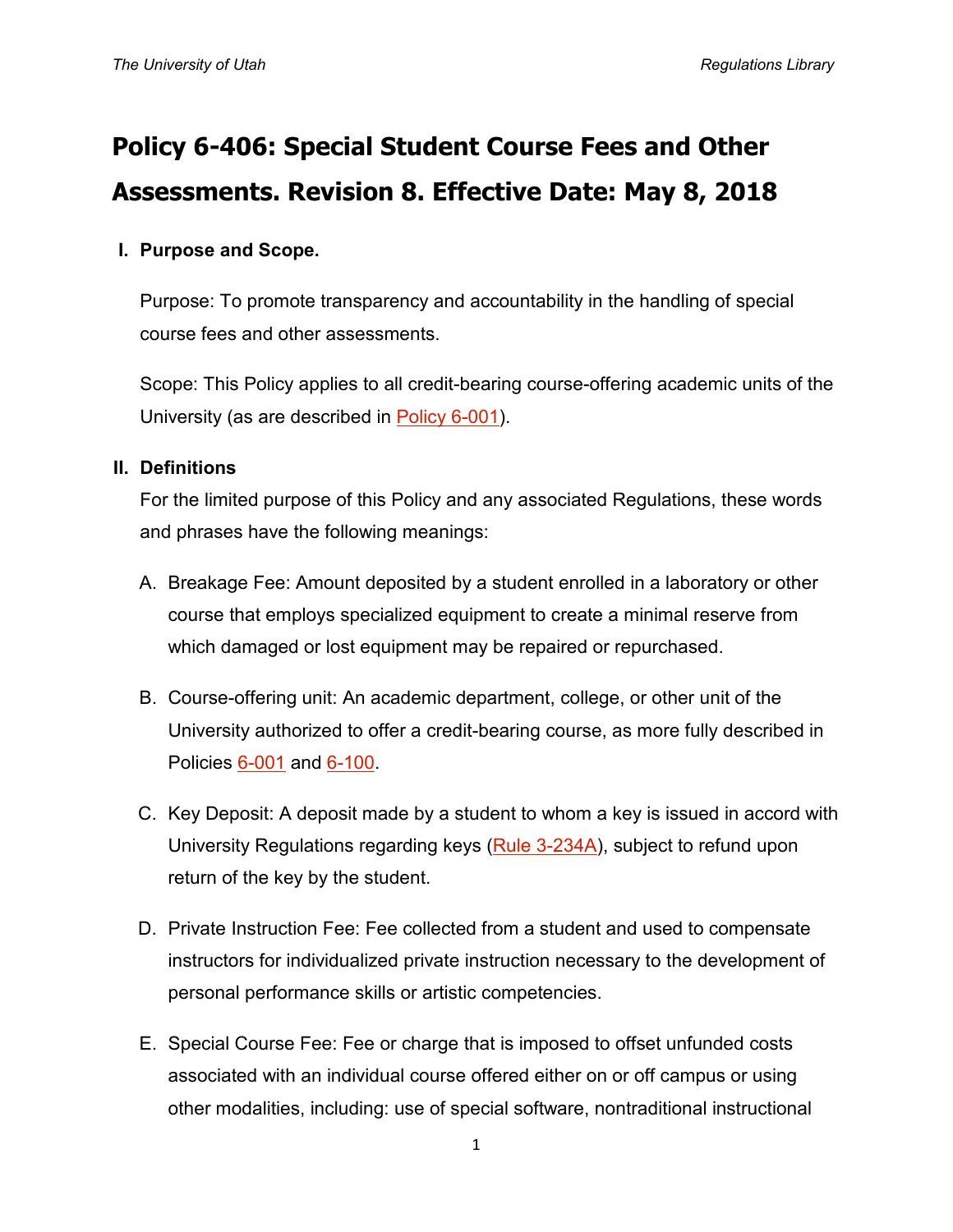systems; access to and use of technical instruments and equipment; and/or use of consumable laboratory or other instructional materials. (See below for guidelines about how such fees can and cannot be used.)

F. Special Program Fee: Fee or charge that is imposed to offset unfunded costs for services associated with a specialized educational program. (See below for guidelines about how such fees can and cannot be used.)

#### **III. Policy**

- A. Approval Authority
	- 1. Authorization required. No course-offering unit may impose or collect any special course fee, special program fee, private instruction fee, breakage fee, key deposit, or other special assessment except as approved and processed pursuant to this Policy.
	- 2. Special Fee Review Committee.
		- a. The University Special Fee Review Committee ("Special Fee Committee") is hereby established. Its membership shall consist of: (i) the current members of the University Curriculum Policy Review Board (as established by Policy 6-500); (ii) one representative each from the office of the Associate Vice President for Budget & Planning and the Vice President for Student Affairs; and (iii) four students appointed by designated Colleges on a rotating basis. See guidelines for a description of the rotation schedule. The chairperson of the Curriculum Policy Review Board will serve as chairperson of the Committee. The Committee will convene each semester or as directed by the chairperson, and it will report annually to the Senior Vice President for Academic Affairs and the Senior Vice President of Health Sciences.
		- b. The Committee will serve as the University body to review and to approve or disapprove all requests for special course fees submitted by courseoffering units.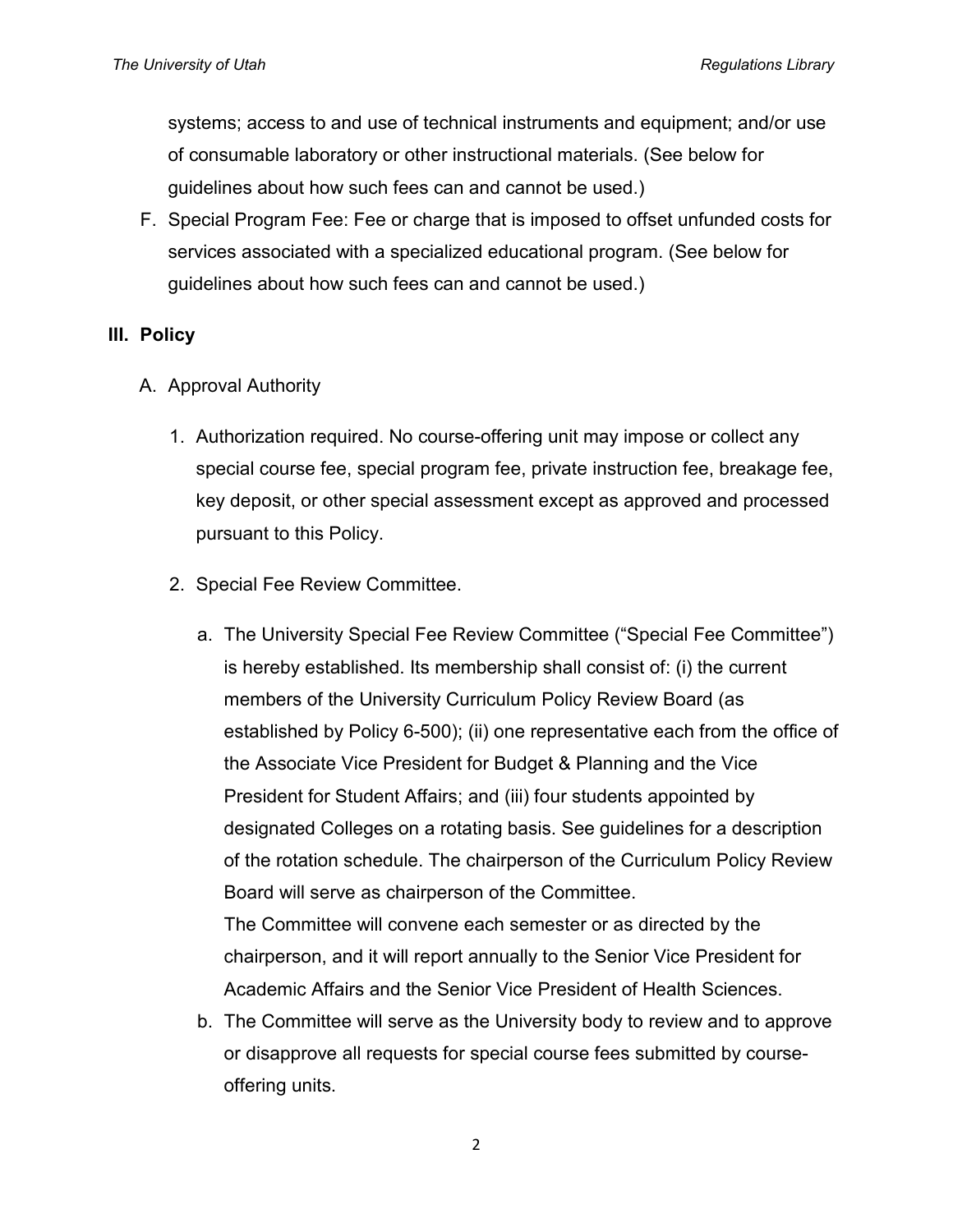The Committee is authorized to approve and to adjust the amount of previously approved key deposits, breakage fees, special course fees, and private instruction fees based on the itemized budget and its justification.

With regard to special program fees, the Committee will review new requests and renewals of special program fees and make recommendations regarding them to the University Budget Advisory Committee.

- B. Special Course Fees and Special Program Fees.
	- 1. A proposal to impose any new special course fee or special program fee, or to increase any such existing fee must be approved by the appropriate curriculum committee, and the cognizant dean, and then submitted to the Special Fee Committee. The proposal must include an itemized budget, including a description of how this request relates to other sources of funding such as program fees, differential tuition and revenue from designated Community Engaged Learning courses, and a rationale for that budget based on the learning outcomes of the course of program.
	- 2. Periodic Reviews of Fees.

All existing special course fees, private instruction fees, special program fees and key deposits shall be reviewed periodically, ordinarily on a three-year cycle (with a staggered review schedule for various colleges to be arranged by the Special Fee Committee in consultation with the colleges). The review shall consider whether each existing fee should be discontinued, renewed at the same amount, renewed at a decreased or increased amount, or otherwise modified. For such review, each college (or equivalent) will submit a report to the Special Fee Committee, describing all existing special course, private instruction, special program fees or key deposits of the course-offering units within the college. The report shall include a detailed description of the existing fees (including the amount of each fee, the number of students who have paid each fee, and the overall revenue received from such fees), and a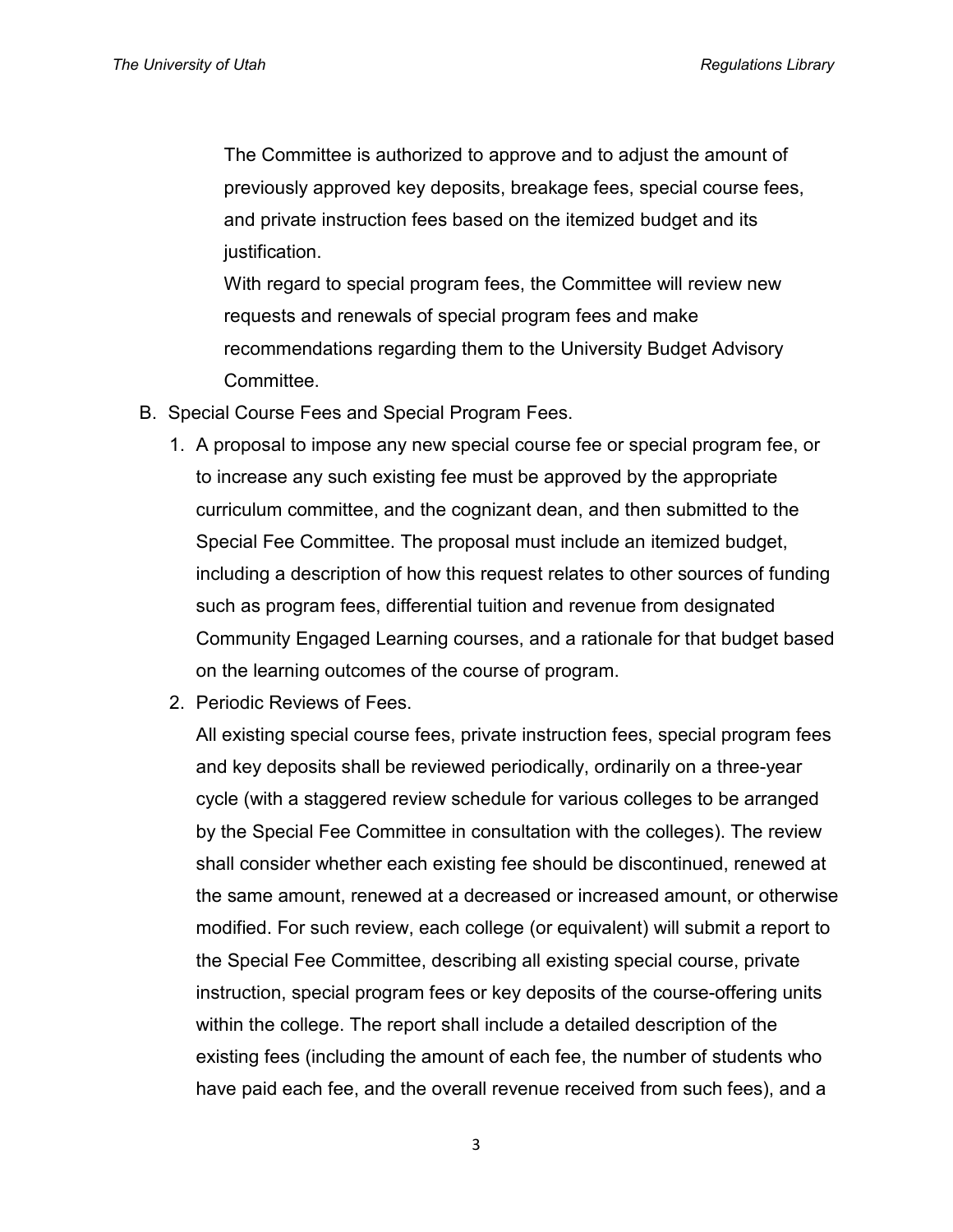statement of how the fee revenues have actually been used by the unit. For each such reviewed fee, the report shall include a proposal to discontinue the fee, renew it at the existing amount, or renew it at a decreased or increased amount. (Any such proposal to increase a fee must be approved by the appropriate curriculum committee and cognizant dean prior to submission of the report to the Committee).

After reviewing these periodic reports, the Special Fee Committee will make the final determination about any proposals regarding any special course fees, private instruction fees or key deposits. For proposals regarding special program fees, the Committee will make recommendations for consideration by the University Budget Advisory Committee.

- 3. General Policy Guidelines for Special Course Fees.
	- a. Income from special course fees is restricted to specific course costs and may not be used to augment general categories of departmental budgets, i.e., supplies and equipment, travel, salaries or computing costs, and may not be deposited into gift activities (Fund 6000)
	- b. Special course fees may be approved for:
		- i. Consumable Instructional Materials such as the following: lab or studio supplies, breakage, photo lab materials, films, chemicals, electronic kits.
		- ii. Use of Specialized Facilities such as the following: key deposits, darkrooms, practice rooms, special equipment, studios and laboratories.
		- iii. Instructional Materials & Services such as the following: film and tapes, private instruction, etc.
		- iv. Curriculum Enhancement such as the following: field trips, trail fees, leadership seminars.
		- v. Other Specialized Services such as testing and exam fees.
- 4. General Policy Guidelines for Special Program Fees. Income from special program fees may be used for the sole purpose of offsetting the cost of providing those services specified in the approved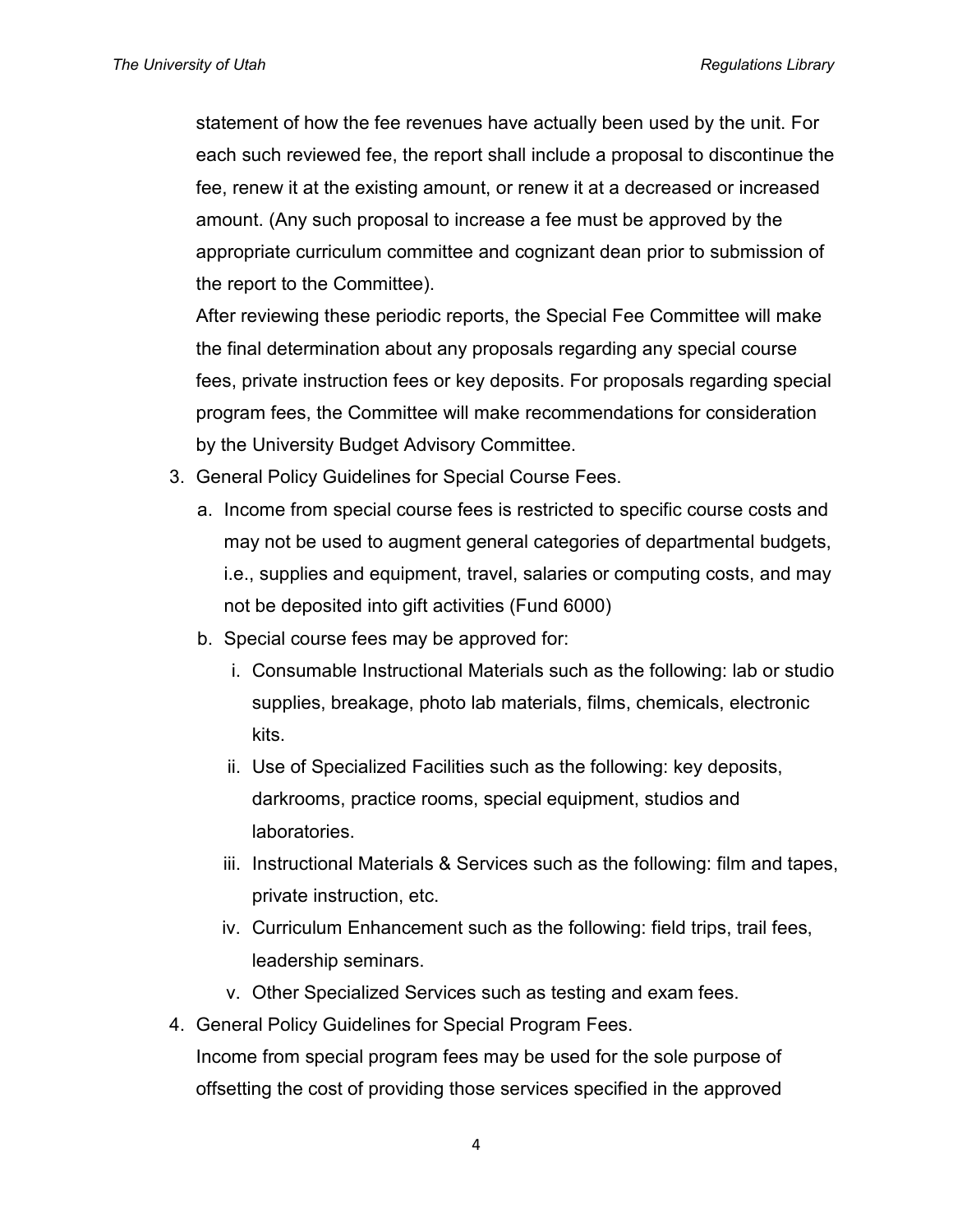proposal. Special program fees cannot be used for salaries for instructional personnel.

- 5. Any special course fee or special program fee approved pursuant to this Policy must be paid directly to the University Income Accounting or designated representative.
- 6. All approved special course fees and special program fees are due at the time that tuition is due.
- C. Private Instruction Fees.
	- 1. A proposal to impose or increase a private instruction fee must follow the guidelines detailed in III.B.1. above
	- 2. Periodic reviews of private instruction fees will be included in the three year reports described in III.B.2. above.
	- 3. Approved fees for private instruction must be paid to the University Income Accounting.
- D. Breakage Fees.
	- 1. A proposal to impose or increase a breakage fee must follow the guidelines detailed in III.B.1. above
	- 2. Periodic reviews of breakage fees will be included in the three year reports described in III.B.2. above.
	- 3. Approved fees for private instruction must be paid to the University Income Accounting.
- E. Key Deposits.
	- 1. Keys may be issued to individuals for access to rooms within buildings after payment of an approved key deposit to the University Cashier. Issuance of keys for access to buildings and rooms is governed by the University Regulations regarding keys [\(Rule 3-234A\)](https://regulations.utah.edu/administration/rules/R3-234A.php).
	- 2. The amount of deposit will be set by the Special Course Fee Committee.
	- 3. The key will be issued by the department to the individual on presentation of the deposit receipt. The department will retain the receipt until such time as the individual returns the key.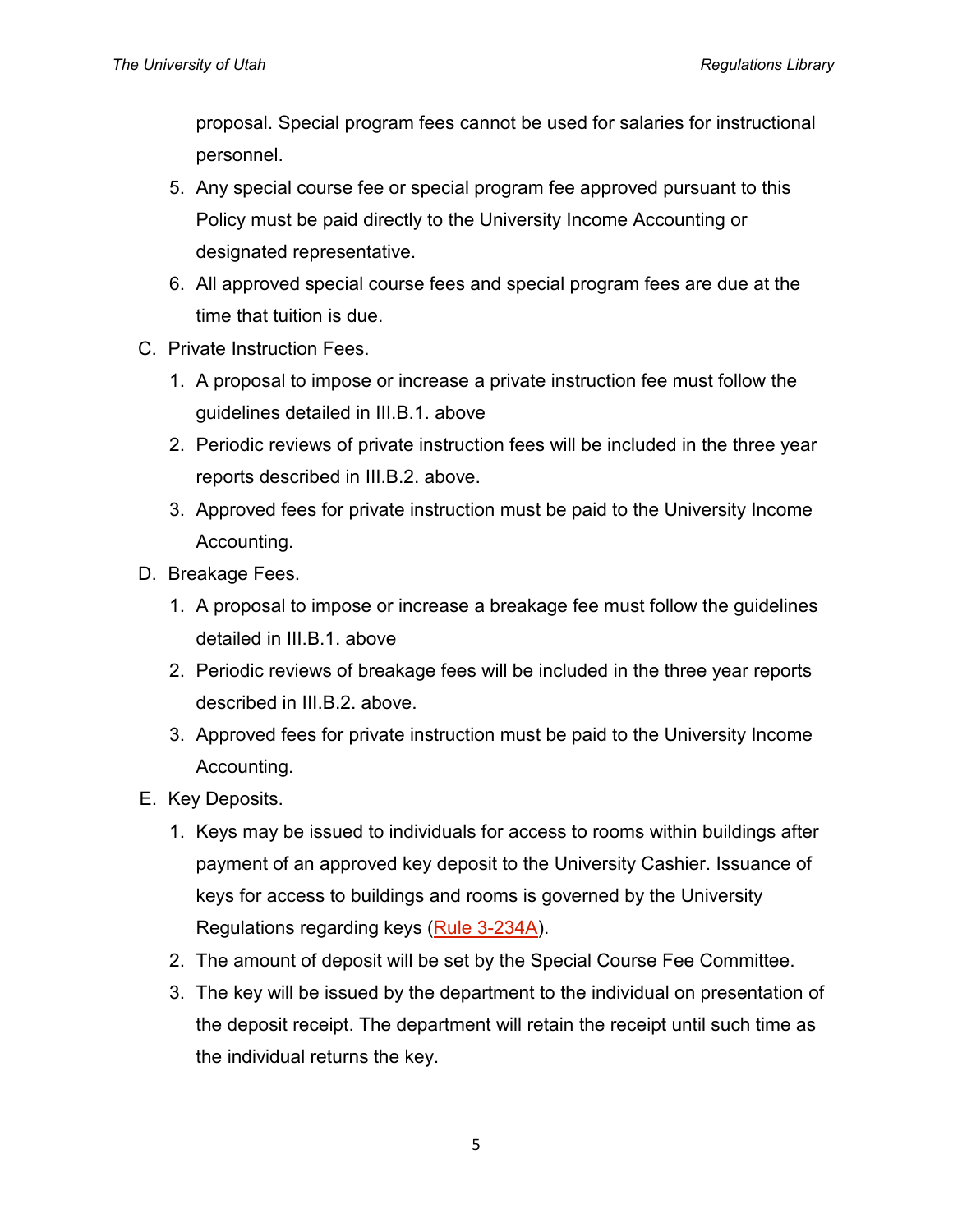- 4. Upon surrender of the key, the department returns the receipt to the individual, who may present the deposit receipt to the University cashier for refund of the deposit.
- F. Fee Notification.
	- 1. The course-offering unit shall notify students in advance of any approved special course fee, special program fee, private instruction fee or key deposit. Notice shall be given by including a description of the fee or deposit in the published Class Schedule.
	- 2. Special program fees, including their due dates, must be published in materials related to that service, e.g., marketing, recruiting, application, and program materials. Such publication constitutes advance notice of the special fee requirement.
	- 3. Deadlines for submitting Special Course Fee and Special Program Fees will be set by the Special Fee Committee.
	- 4. Any fee approved after the course schedule has been published will not be implemented until the following semester.
- G. Exceptions.

The University President, on recommendation of the cognizant vice president, may approve specific exceptions to this Policy.

- H. Annual Report.
	- 1. A report of all special fees and deposits approved under this Policy shall be submitted annually to the Senior Vice President for Academic Affairs and the Senior Vice President for Health Sciences.

[Note: Parts IV-VII of this Regulation (and all other University Regulations) are Regulations Resource Information – the contents of which are not approved by the Academic Senate or Board of Trustees, and are to be updated from time to time as determined appropriate by the cognizant Policy Officer and the Institutional Policy Committee, as per Policy 1-001 and Rule 1-001.]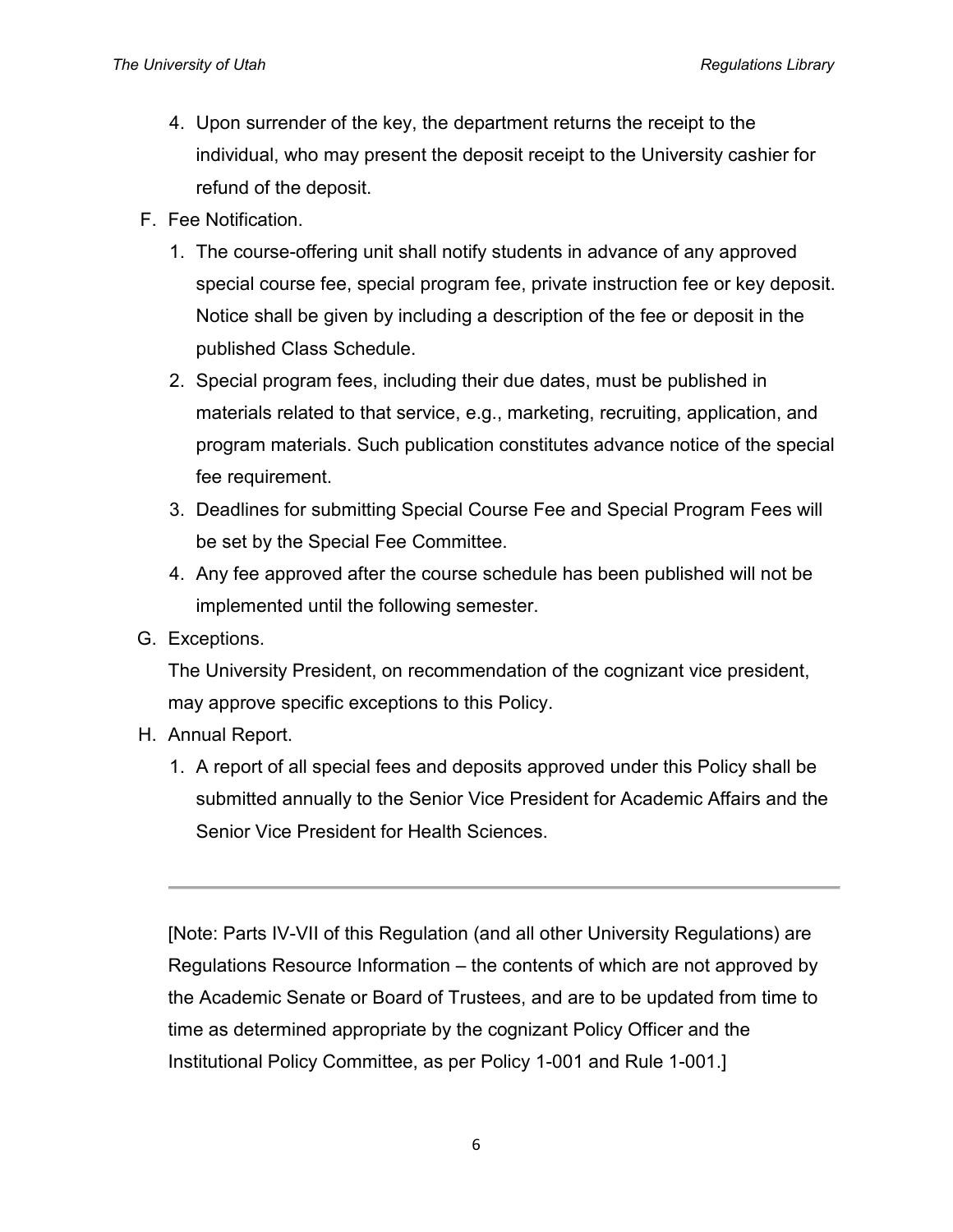#### **IV. Rules, Procedures, Guidelines, Forms, and Other Related Resources**

- A. Rules [reserved]
- B. Procedures [reserved]
- C. Guidelines [reserved]
- D. Forms [reserved]
- E. Other related resource materials [reserved]

#### **V. References:**

[Rule 3-234A: Building Access and Surveillance Systems](https://regulations.utah.edu/administration/rules/R3-234A.php)

[Policy 6-500: Curriculum Management and Administration](https://regulations.utah.edu/academics/6-500.php)

#### **VI. Contacts**

The designated contact officials for this Policy are:

- A. Policy Owners (primary contact person for questions and advice): Associate Vice President for Undergraduate Studies.
- B. Policy Officers: Sr. Vice President for Academic Affairs and the Sr. Vice President for Health Sciences.

See University Rule 1-001 for information about the roles and authority of policy owners and policy officers.

## **VII. History**

**Renumbering:** University Policy 6-406 effective 09/15/2008, formerly known as PPM 3-8

## **Revision History**